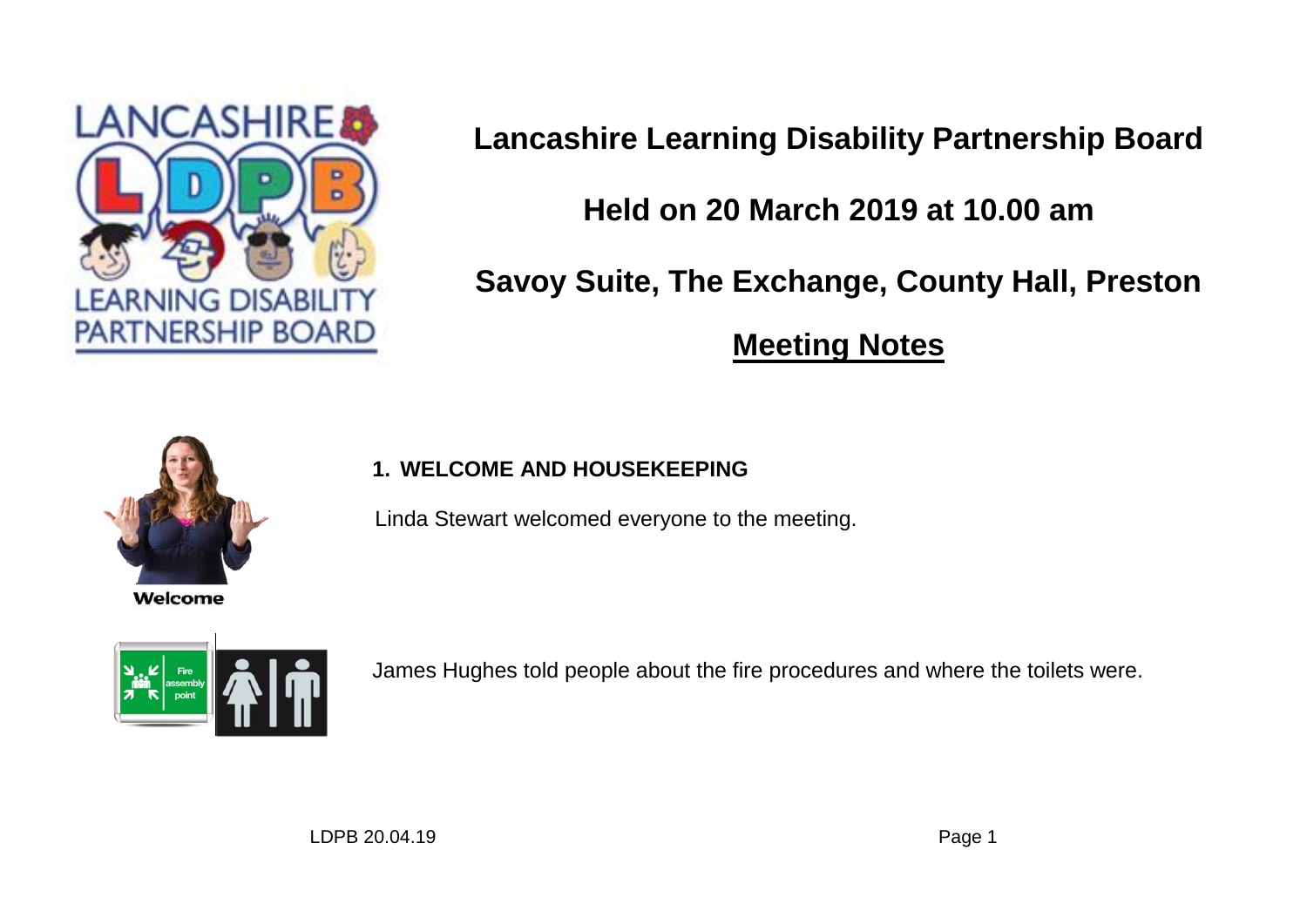

## **2. INTRODUCTIONS**

### **People who came to the meeting**

Kiran Banati - Co-Chair / Community Engagement Officer, LCC James Hughes - Co-Chair / REACT Linda Stewart - Co- Chair /REACT Peter Steen - Chair / County Councillor / Member Champion for the Disabled Mark Shackleton -REACT Paul Dixon – REACT Ian Greenwood – SAIL REACT Ashley Gibson – Lancashire Police Becky Gammon - Brothers of Charity Daniel Hall - UFA Brothers of Charity Lee Singh – REACT Darlene Martin - Brothers of Charity Jennie Faun – Partnership Advisor, DWP Mariya Ahmed – service user Sue Hurst – Linkability Sharon Swarbrick – Linkability Carole Ward - Blackburn with Darwen LD & APB Richard Atherton –Service Manager, LCC Ian Weedall, Community Advisor, Advocacy Focus Brian Atkin-REACT Karla Lapping – Sunnyfield Support David Hinchcliffe – Visually Impaired Forum Denise Wilkinson – Carer, Visually Impaired Forum Kizzy – Lancashire Autism Partnership Board Joanne Harrison - LCFT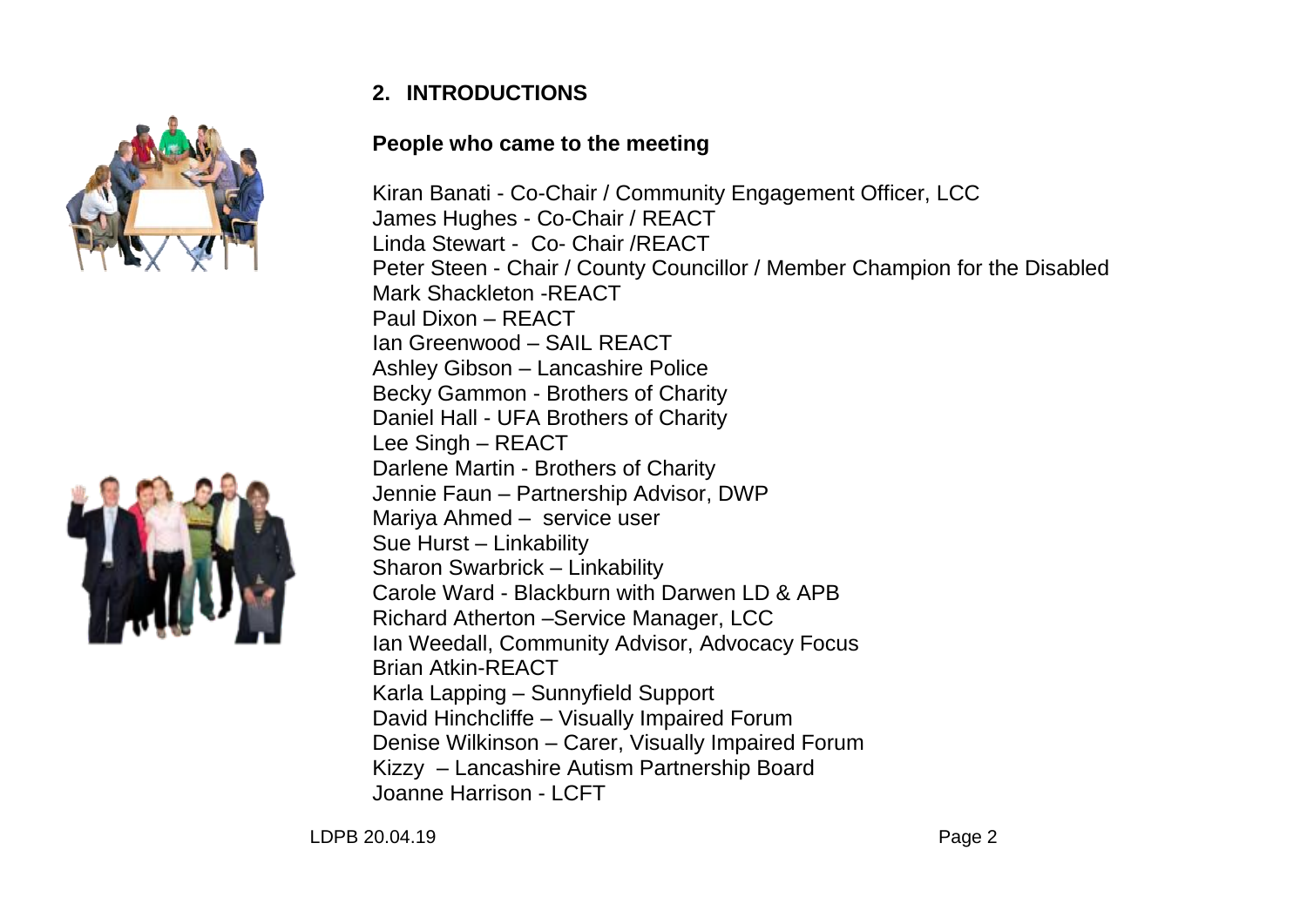

Amy Niven – Lancashire Libraries Mavis Abel – Parent/Carer Alison Tupling - Patient Carer Ijaz Ahmed - Carer Tasneem Dawjee – service user Hawabibi Tutla – service user S Dawjes - MCA AVR Action Group Khadhija Dawjes - MCA AVR Action Group Sam – REACT Mehrunissa Tutla – Parent carer Debs Anderson - SAIL Alyson Lam – Minute Taker, LCC

## **3. APOLOGIES**

## **People who could not come to the meeting.**

Ellen Smith - Commissioning Manager, LCC Phil McGrath Sue Sharples - U-Night Group Lionel Barker Christine Farrell Rosemary Molyneux - Service Transformation, Blackburn with Darwen Natalie Varenjes - REACT / Caritas Care Gill Burton - Commissioning Manager, NHS Jennifer Lowe - Contracts Manager, LCC Charlotte Hammond – Head of Services, LDA & MH, LCC

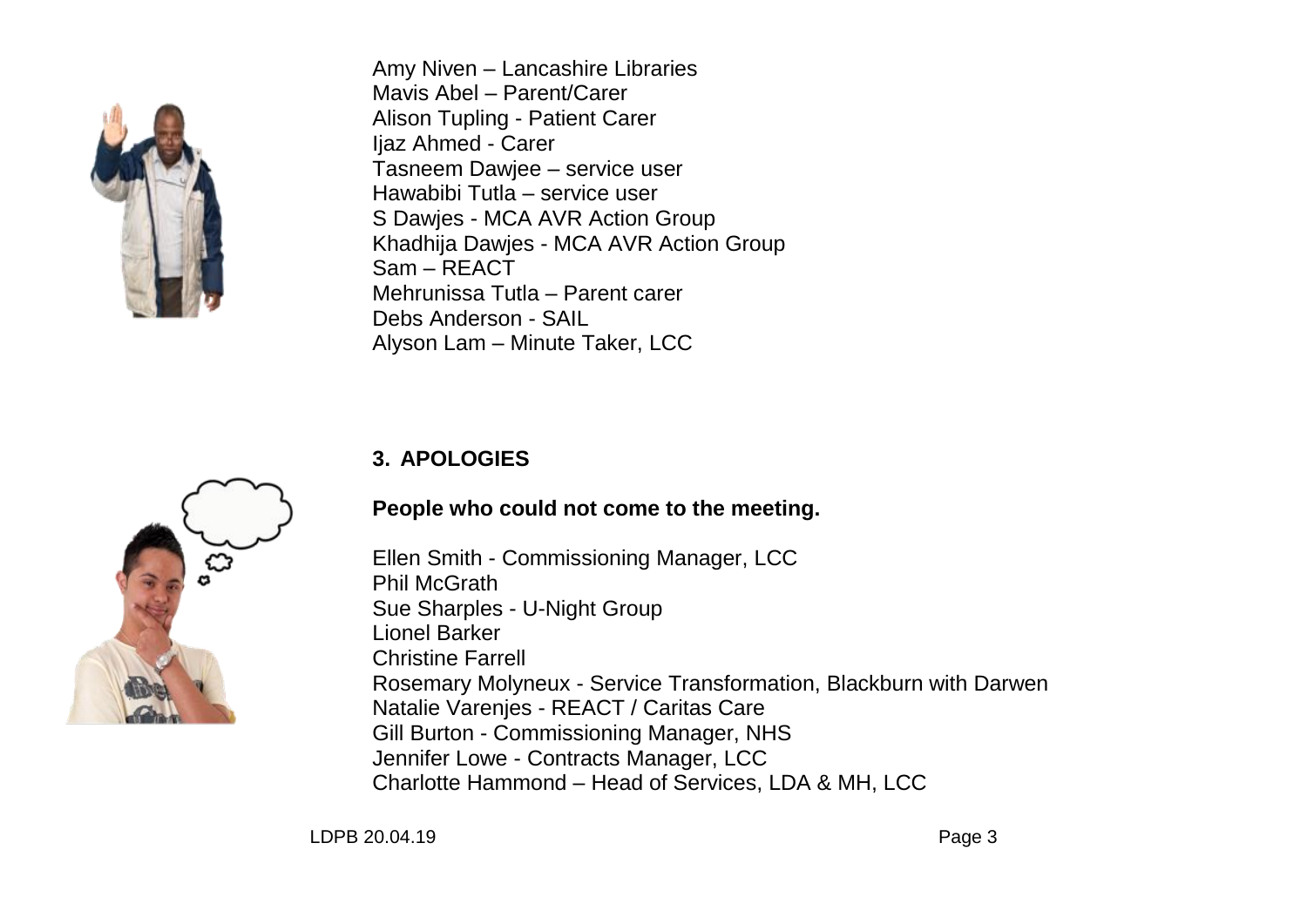Mark O'Farrell



Congratulation were given to Sue Sharples: The Winston Churchill Memorial Trust have awarded her a Fellowship to carry out a research project.



## **4. MINUTES AND ACTIONS FROM THE LAST MEETING HELD 31 JANUARY 2019**

A copy of the minutes from the meeting held on 31 January 2019 had previously been sent out. The minutes were agreed



**New Action:** Review of Enablement Service. Charlotte Hammond will feedback information to the LDPB in July 2019.



**New Action:** Task and Finish Group discussions will be reviewed at the next LDPB on 20 March 2019. The group was set up and met on the  $19<sup>th</sup>$  February 2019. The feedback was shared before the LDPB on 20<sup>th</sup>March. Kiran Banati had shared the notes.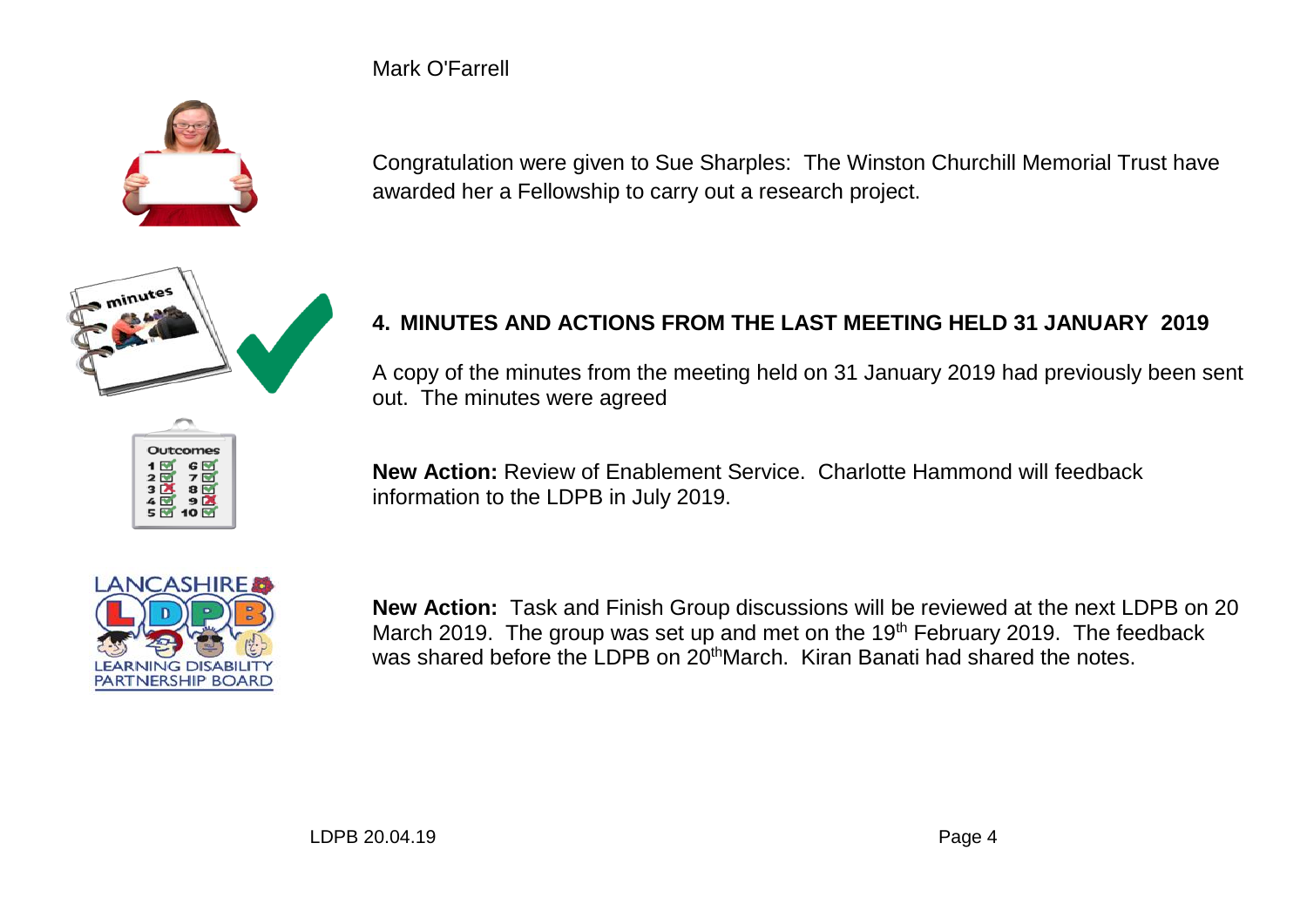

**Ongoing Action:** Who are the link nurses based in the hospitals and what is their role?



**Ongoing Action:** The 'Live Well Group' will look at making a Communication Strategy as part of the LDPB Review.



## **Some top tips**:

- Use less jargon
- Make any communication clear and concise
- Do not use metaphors
- No abbreviations

## **When talking**

- Use clear words
- Be respectful
- Use eye contact
- Speak clearly
- Be direct
- Speak slowly
- Use simple words and sentences
- No use of big words
- Do not be patronising

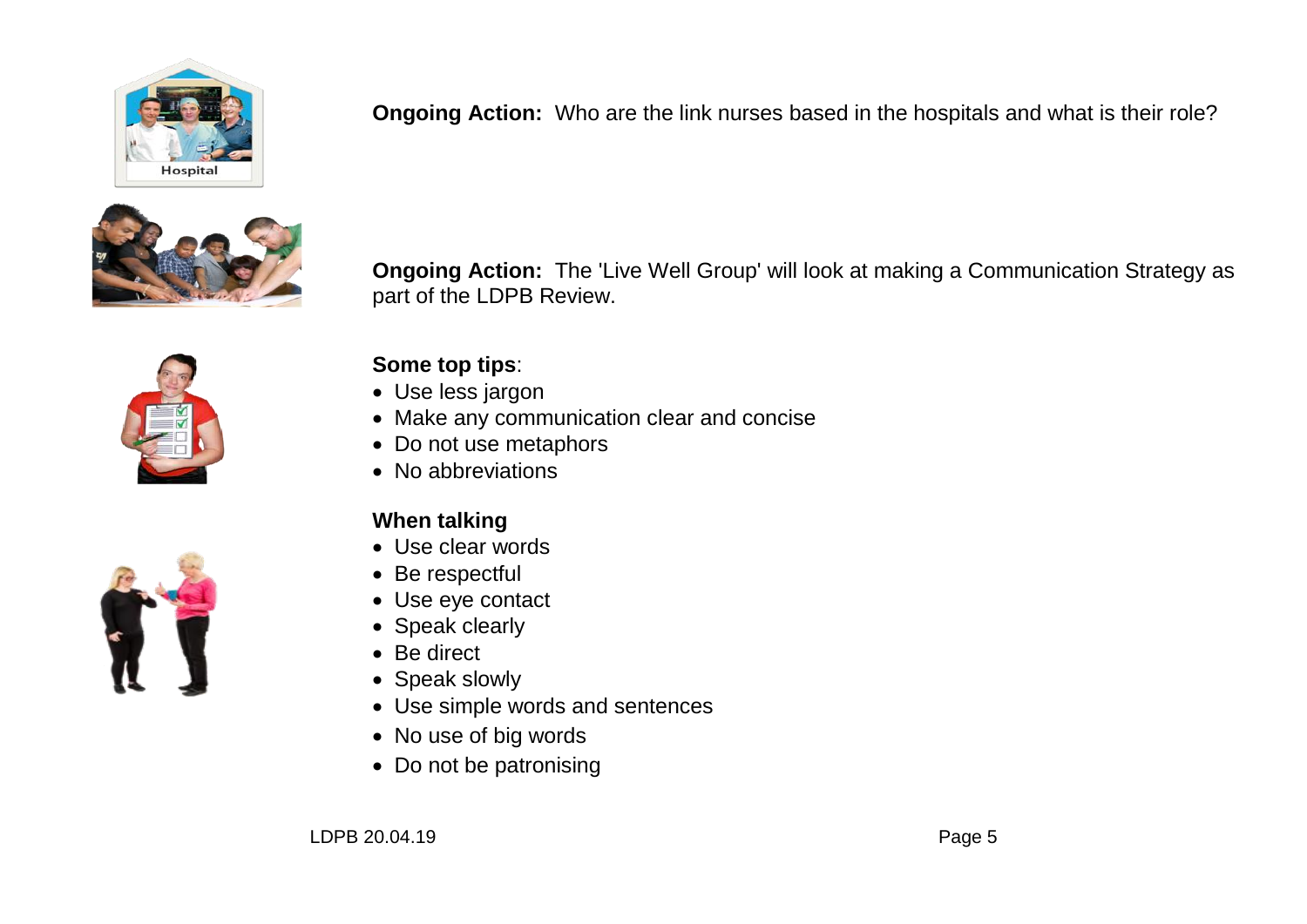

**Ongoing Action:** Victoria Wilson will continue make sure the LDPB website was up to date after meetings.



**Ongoing Action: '**Keeping Safe Group' to link in with Trading Standards about Cuckooing. This would also provide a link for the Partnership Board: Ash Gibson from the Police will attend future groups.



## **5. AGENDA FOR TODAY'S MEETING**

Kiran Banati reminded people it was agreed at the last meeting this meeting would review the LDPB. She read out the five key items on the Agenda for today:

- 1. Priorities agreed by the Task Group.
- 2. Smart Objectives This needs more work to make them clearer.
- 3. Membership.
- 4. Organisation of the LDPB
- 5. Ongoing Task group as a critical friend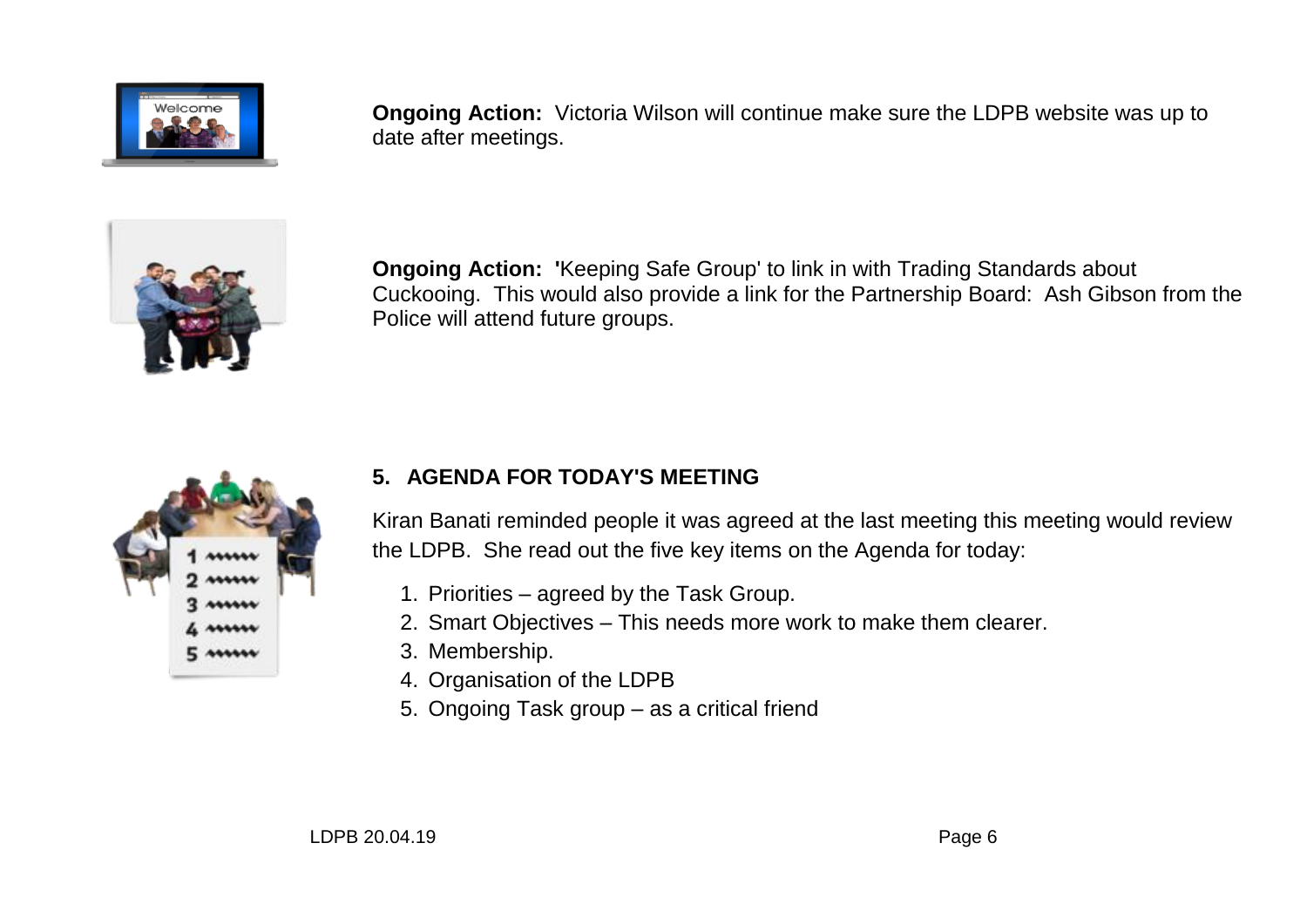

### **Priorities – agreed by the Task Group**

The Task Group met on 19.02.19 and notes had been sent out. The LDPB needed to agree on the things the Task Group had decided were most important. SMART objectives also needed to be set for the LDPB. Once this had been done the LDPB needed to agree the membership to go to this group.



Some people were not happy with the time or location of the Partnership Board meeting. The recommendations will be ongoing. The Task Group will review them to make sure the Board was doing what they should. They will give further recommendations if necessary.



### Aim of the Board

People with a learning disability should have meaningful lives and be given the same opportunities as everyone else.

Commissioning plans, Services and Communities need to listen to the views of people with a learning disability. They also need to listen to their carers and families.

Mavis Abel was worried that people with a learning disability may not be able to understand a lot of the words Kiran was reading out. Mavis said short sentences, short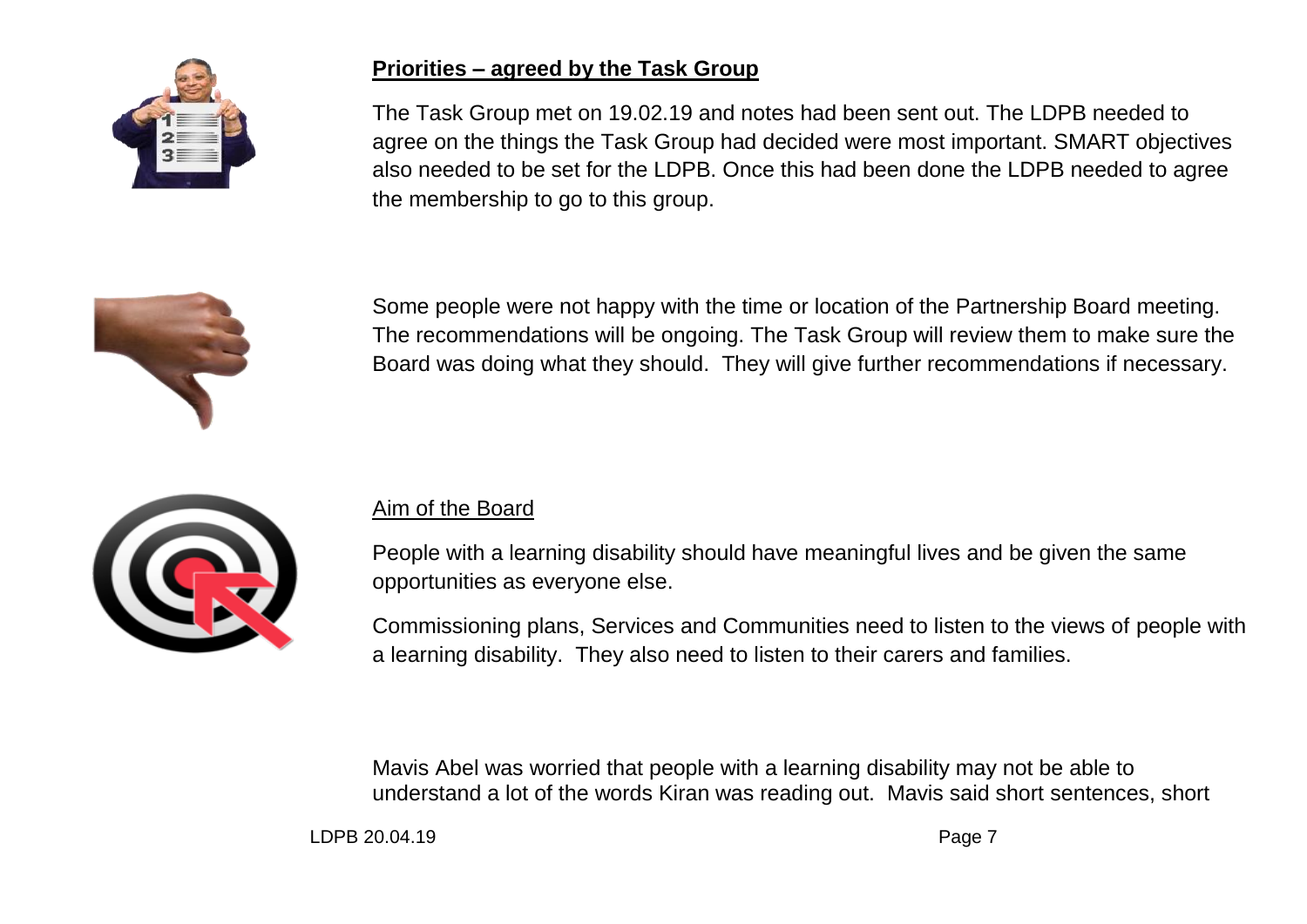

paragraphs and easy words were needed. Everyone felt the word 'plan' was better than strategy. This was taken on board and Kiran said they would do it better next time. Mavis was still not happy about this.

| ____<br>___<br>___<br>---- |  |
|----------------------------|--|
| Bi                         |  |
| E S                        |  |

## **Main Priorities**

- Health
- Housing
- Safety
- **Transport**
- **Benefits**
- Relationships
- Family Carers
- LDPB Structure/Refresh the Terms of Reference.
- Develop a communication plan for the LDPB. 6 monthly review.



Becky passed on a message from Sue Sharples who wanted to make sure 'Relationships' was one of the priorities and would not be forgotten.

## **SMART actions for Health – Goals**:

- Increase the uptake of Yearly Health Checks.
- Improve the quality of the Yearly Health Checks
- STOMP regular medication review.
- How to help people understand the new joined-up Health and Social Care system.
- How to make sure good information and advice is easily available and people are able to understand it.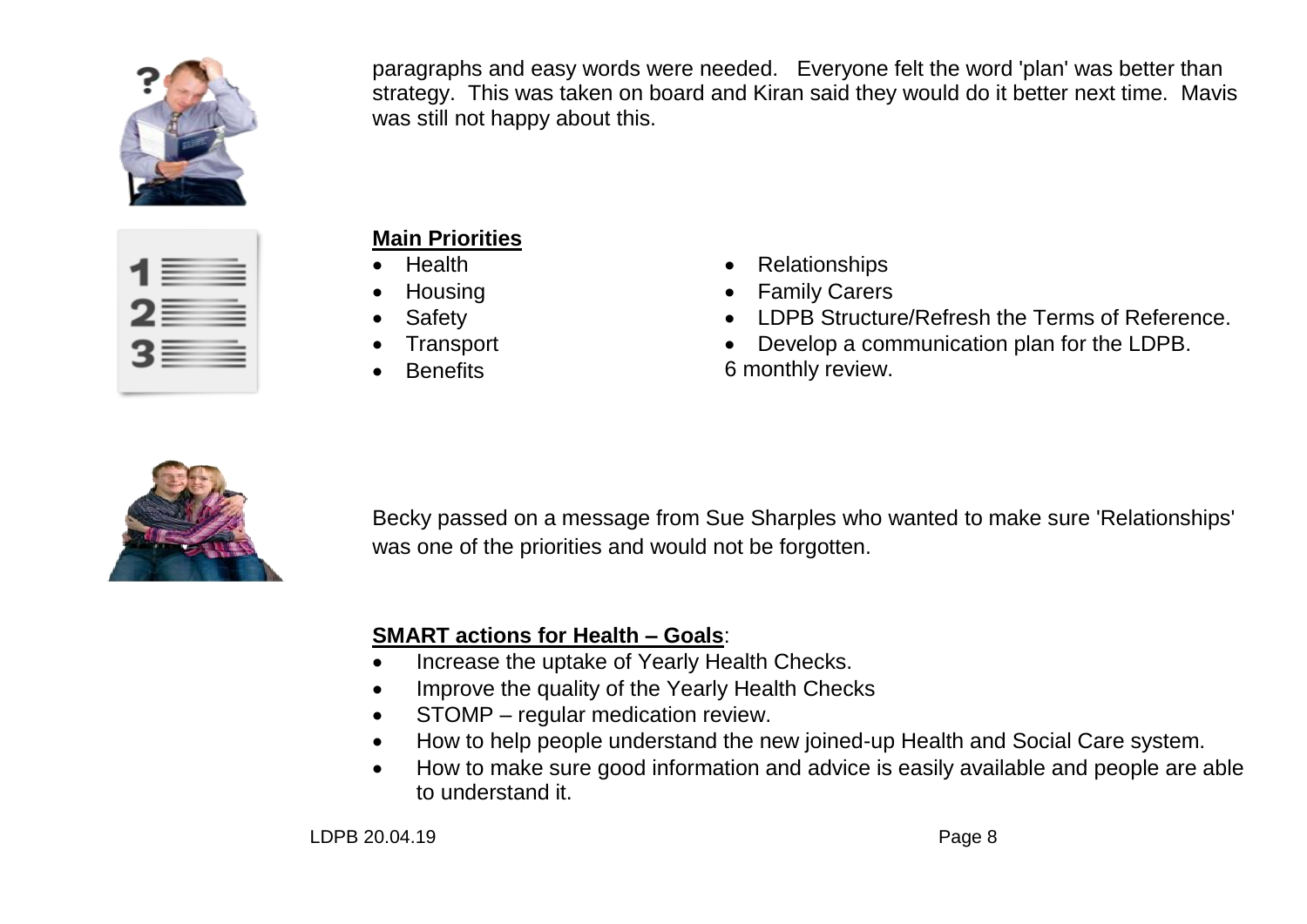

- Raise awareness of self-care events.
- Women's and Men's Health Groups.
- Inclusive approach to Health screening.
- Mental Health
- LeDer Programme how do we use the findings to help with planning.

We need to decide how to make these action points clear and how we measure them.



## Housing – Better Outcomes

- Options and choices for people living with families or on their own.
- Maintenance, safety and adaptations.
- Smoke alarms.
- Adaptations for people with sensory and physical disabilities.
- Enablement service.

We need to make the actions and outcomes clearer and decide how we measure them.



Smart Action for Friends and Relationships (FAR) Group

- Sexual relationships Providers to offer support and a clear policy was needed.
- More opportunities to socialise in a safe environment.

We need to make the actions and outcomes clearer and decide how we measure them.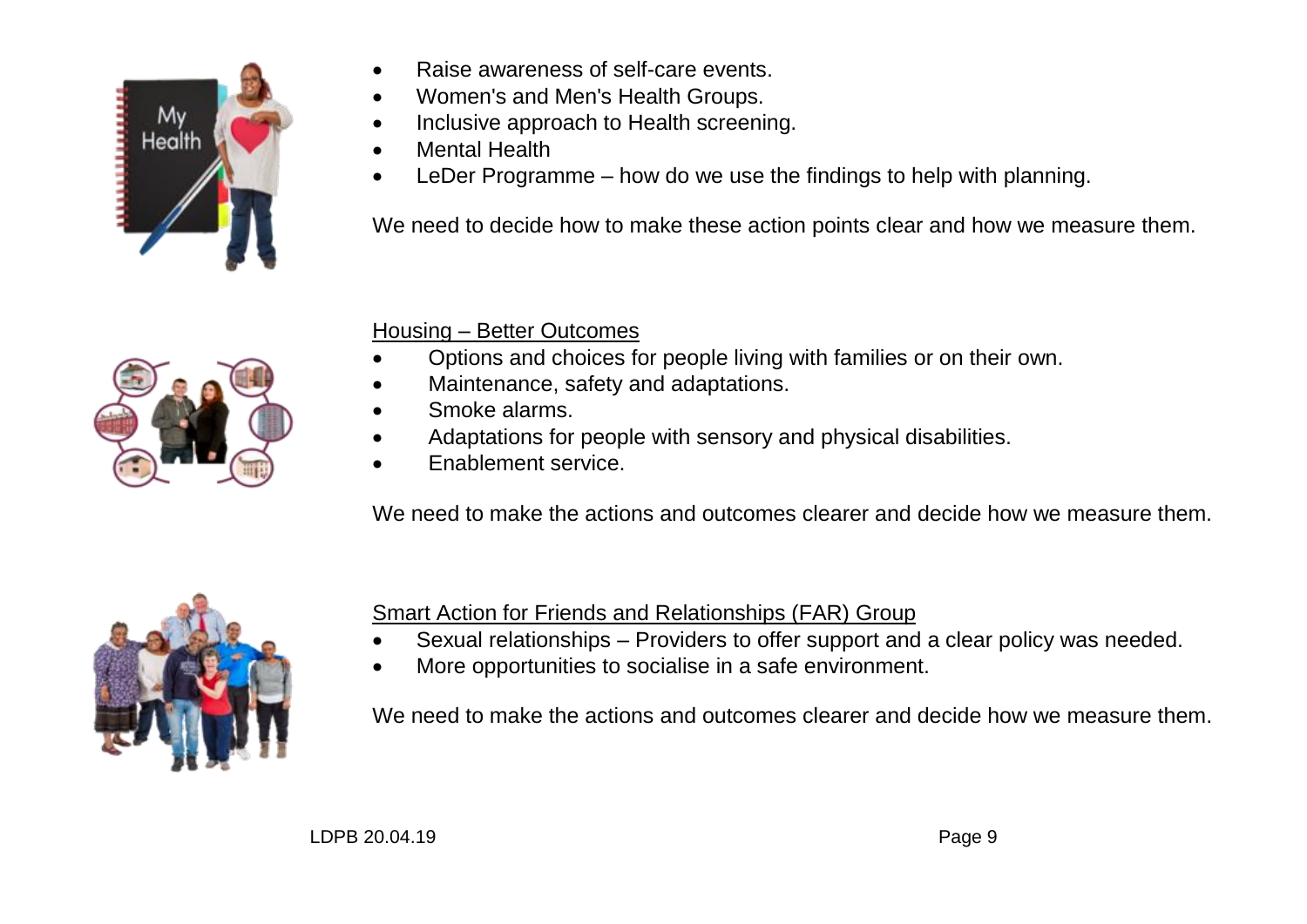

## **Transport**

- How often should travel training be done?
- Quality of the training.
- Do Providers provide enough?
- Do Contracts Department monitor enough?

We need to make the actions and outcomes clearer and decide how we measure them



## Family Carers

- Support.
- To be involved in LDPB or planning.
- Inclusion (hard to reach communities).
- Information.

We need to make the actions and outcomes clearer and decide how we measure them



## Safety

- Safety from scams and frauds.
- Hate Crime reporting and prevention.
- **•** Terrorism.

We need to make the actions and outcomes clearer and decide how we measure them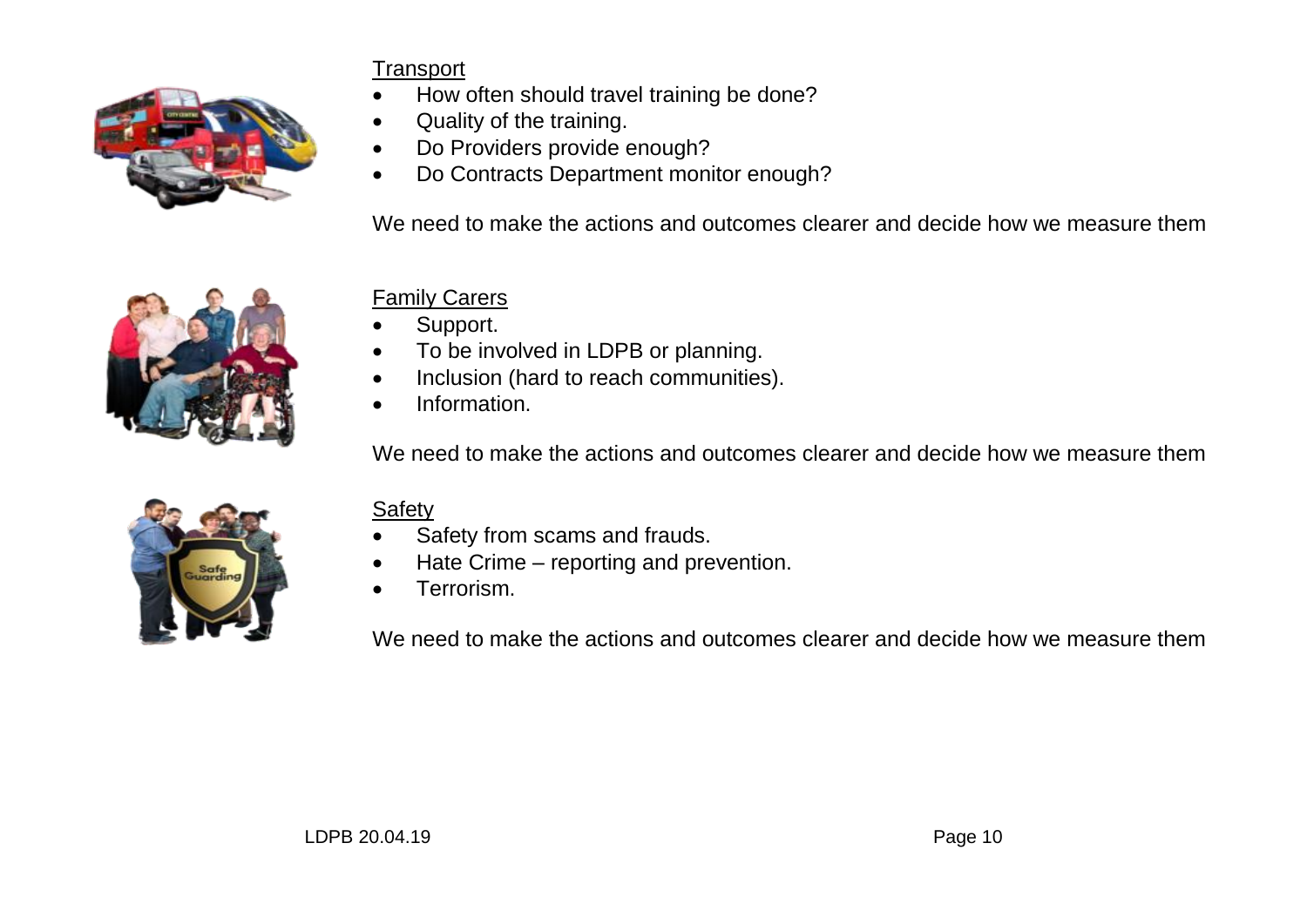

## **Benefits**

- People with a learning disability should have enough information about the benefits and welfare rights they are entitled to.
- There should be more training and paid job opportunities for people with a learning disability to have meaningful lives.

We need to make the actions and outcomes clearer and decide how we measure them



Becky worked on voluntary basis at a café for 2 days a week, but there were problems around the tips staff got. This caused confusion as people did not know where to put the tips. She had brought this up at the Committee meeting.



Darlene Martin said they did not want to affect anyone's benefits. They were looking at new ways to employ people. They also looked at the reasons why people wanted to go to work.



Lee Singh told the meeting he volunteered for the British Heart Foundation where he learned new skills, made new friends and was able to go out and socialise with them.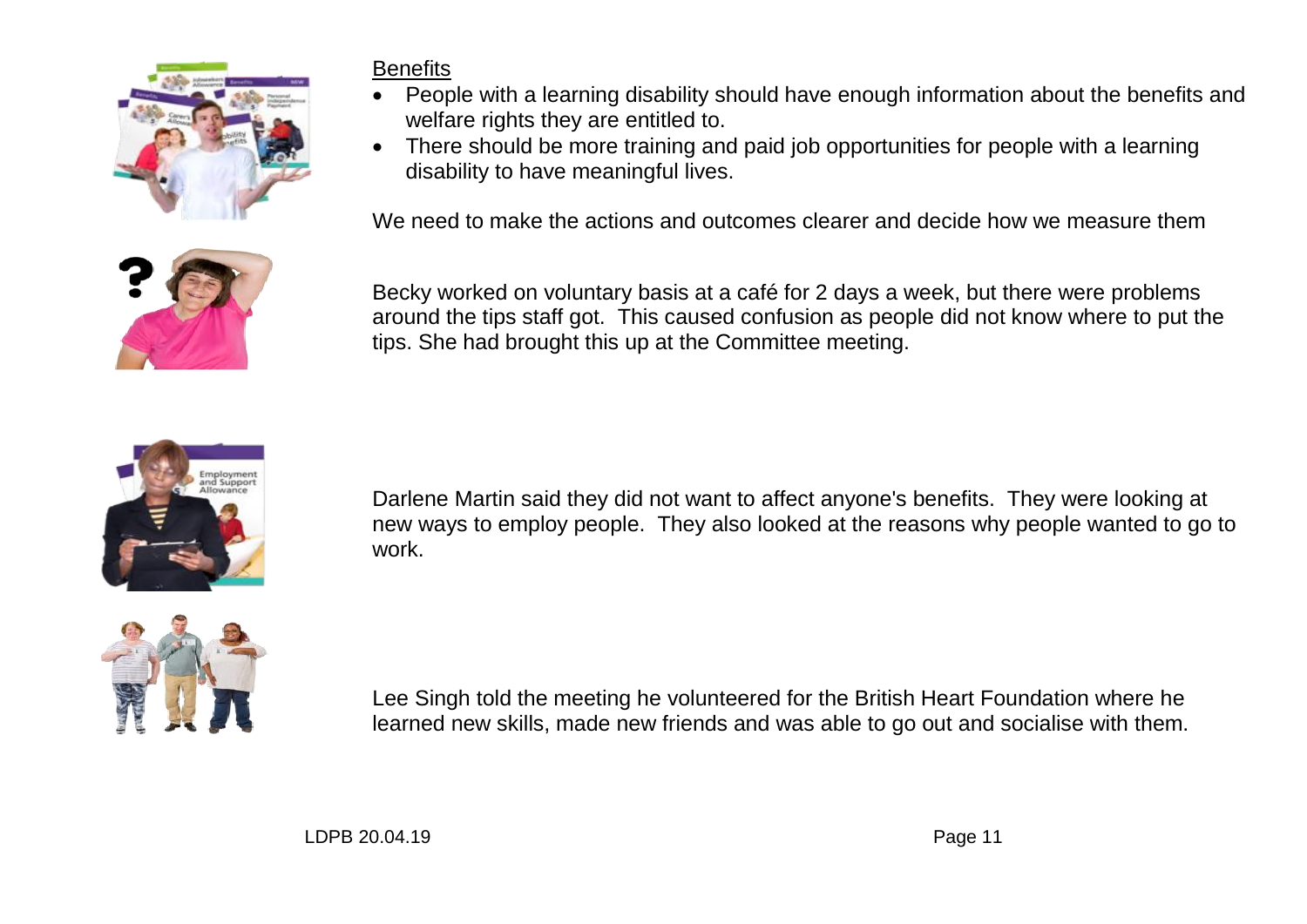

Jennie Faun (DWP) was arranging a meeting at Preston North End Football Club on 11 April 19. She would be inviting employers to find out what they needed from their workers. She would send out an invite to Kiran who would share it with everyone.



Alison Tupling said her son was learning disabled and autistic. He could not keep a fulltime job without full-time support, but employers could not afford to provide this for someone who was learning disabled. She said this was a national problem and when this employment ended it would affect that person's benefits. .



Jenny mentioned 'Access to Work' which was funded by the DWP. This meant a person with a learning disability would have an assessment to find out what they needed to allow them to work. Carol said it was a good programme, but employers needed to want to be part of it.



Ian said it was hard for Local Authorities and private employers to get used to this. He felt it would be good for everybody to know about this. James Hughes agreed it was confusing and could stop people looking for a job.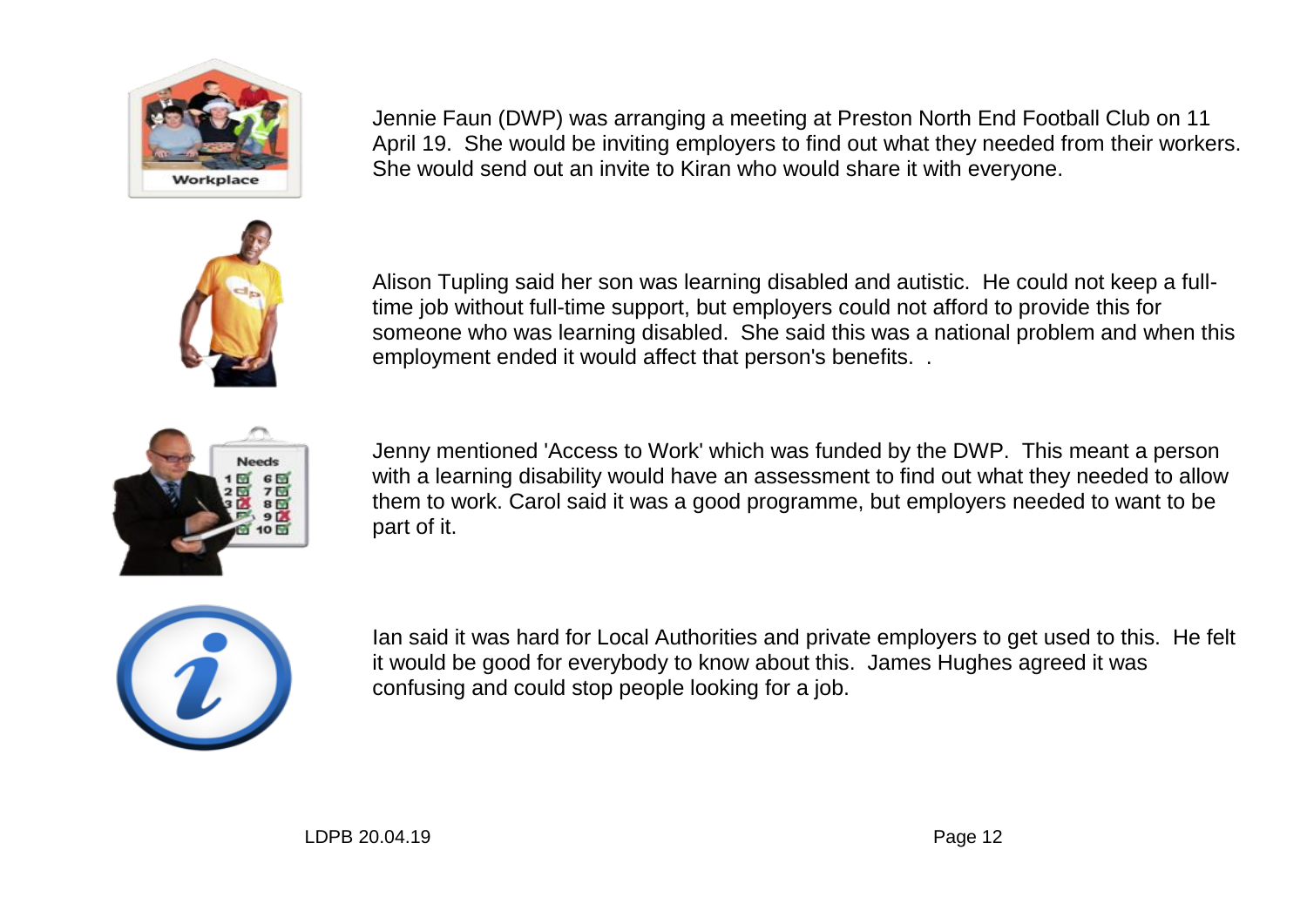

Carol told the meeting about her work and the group in Blackburn with Darwen. There were10 areas in Blackburn with Darwen. Carol worked for a charity and had been asked make a plan for the Learning Disability and Autism Board. This was a big job, but she loved doing it and wanted it to be successful. She said around 30 people came to the Autism Board and everybody was welcome.



Carol said this was about everybody in Blackburn with Darwen who had experience of learning disability or autism. She needed to know what they wanted to happen in the future and she would help them to do this. They have had one meeting and decided on 10 starting points. The first thing was to tell people about the Board and what it did. She spoke to GPs and they wanted to change it and make it better. There was a lot of people she needed to talk to. She wanted to finish it by November 2019.



Carol said the most important thing was that it was everyone's job. A lot of professional people did not understand 'learning disability and autism'. The first step was to make sure everyone understood how people wanted to be treated. She wanted Blackburn with Darwen to be a 'Learning Disability and Autism Friendly Borough.'



A good thing was a lot of the GPs agreed to offer an 'into work' scheme. This meant they would provide supported employment in their surgery. Health Commissioners had been told autism training was being taken up across the whole of Lancashire. This was not true as there were still examples of people not understanding autism, or that it even existed.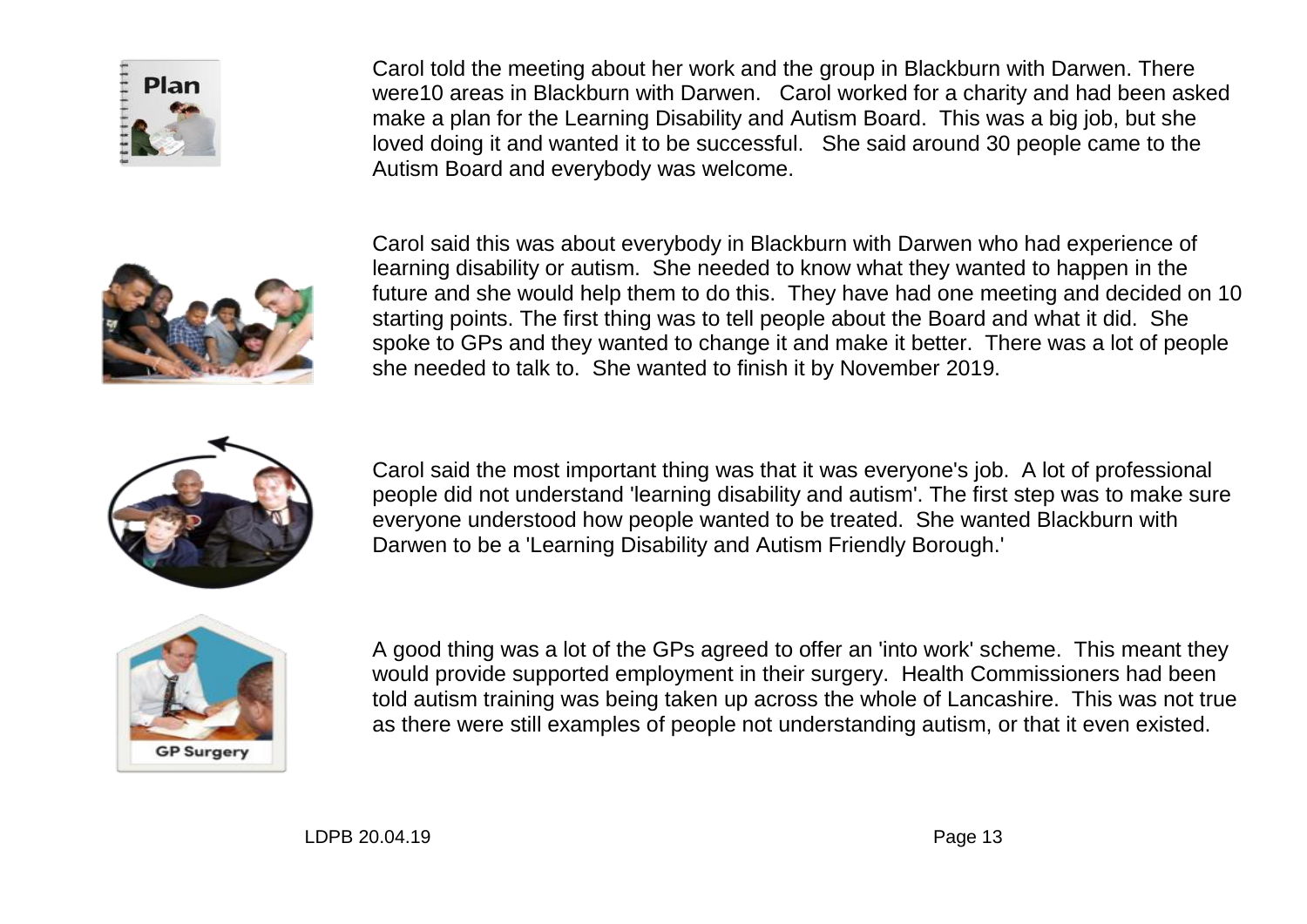

Carol said autism training was specialised and 'Autism Initiatives' were the only company providing it. She had been given a date of 10 April 2019 to start the training, but this had not been confirmed yet. Her aim was for everyone to have training about autism.

Kiran thanked Carol for this information.



Break 11:10am – 11:35am



Peter Steen thanked everyone for their time and input today and explained he had to leave early, but Kiran would explain what would be happening for the rest of the meeting.



**Working in Groups:** This was done between 11:35AM -12:30PM.

Kiran asked everyone to get into groups. She asked each group to talk about the following subjects and list their ideas on a large piece of paper:

• Priorities – What will make the biggest difference to the life of people with a learning disability.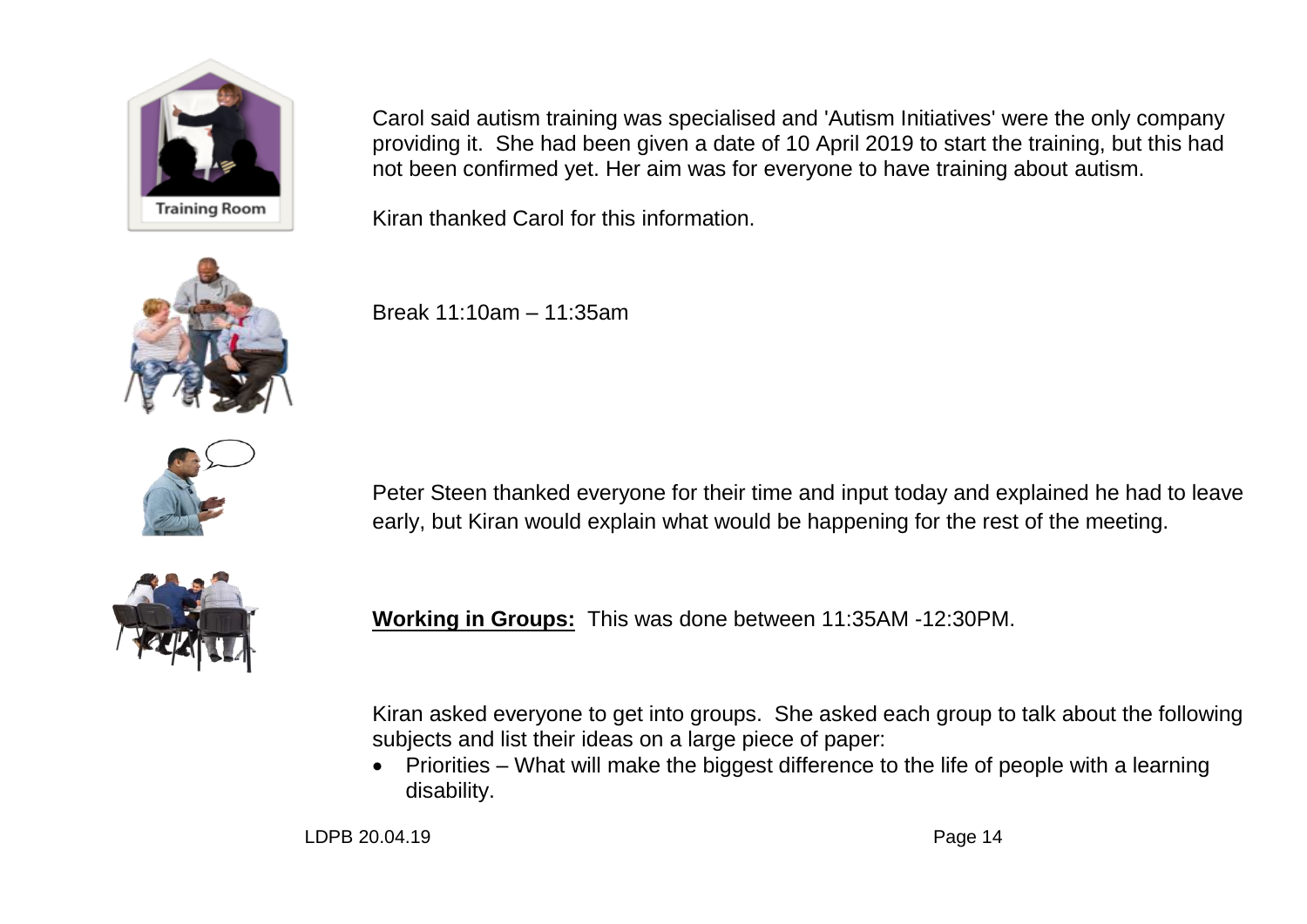

- SMART objectives.
- Timeframe
- How do we measure them?



## Structure:

- Membership
- Organisation and Governance
- Terms of reference
- Communication plan.
- How often the meetings should happen.
- Time of Meetings
- Location of Meetings



12:30pm: A person from each group fed back their views to the meeting.

Kiran kept each piece of paper so that she could make a note everyone's views and ideas.



The meeting finished at 1:10pm.

**DATE AND TIME OF NEXT MEETING**

LDPB 20.04.19 **Page 15**